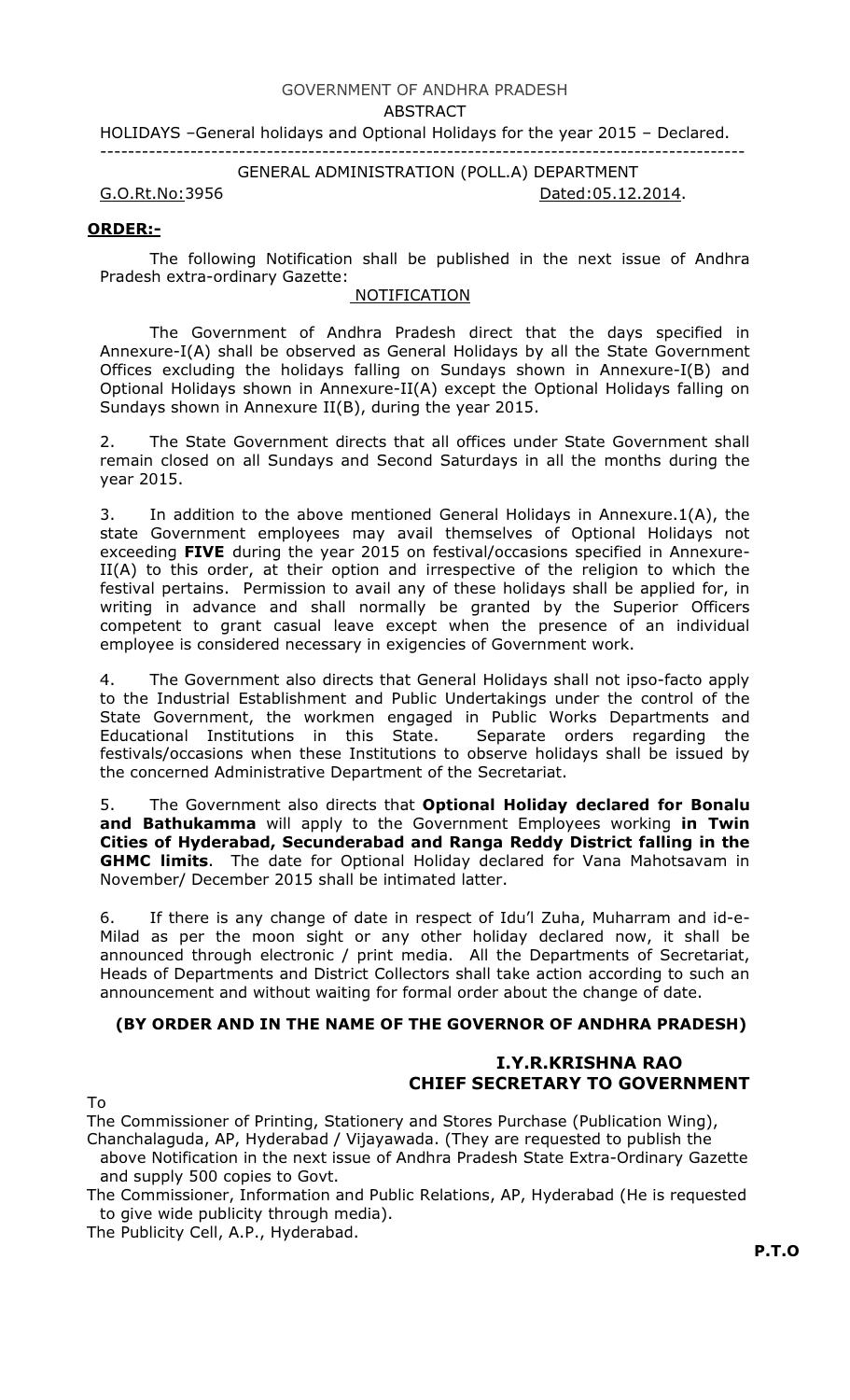The Home/Education/TR&B/Irr. & CAD(PW)/Agri. & Coop./Energy/Food & Civil Supplies/AH&F/EFS&ST/Ind.&Com./B.C.Welfare/WD&CW/LE&T/YAT&C Departments

(They are requested to take necessary action in the matter with reference to para 4 of the notification).

All other Departments of Secretariat.

All Administrative Sections in General Administration Department.

All Heads of Departments.

All the Collectors & District Magistrates in Andhra Pradesh

The Resident Commissioner, A.P. Bhavan, No.1, Ashoka Road, New Delhi.

The Secretary to Government of India, Ministry of Personnel, Public Grievances and Pensions, New Delhi.

The Chief Secretaries of all States and Union Territories.

The Registrar General, High Court of Judicature for the State of Telangana and State of Andhra Pradesh, Hyderabad.

The Registrar, A.P. Administrative Tribunal, Hyderabad.

The Registrar, Institution of A.P. Lokayukta/Upalokayukta, Hyderabad.

The Chief Executive Officer, A.P. State Wakf Board, Hyderabad.

The Secretary, Andhra Public Service Commission, Hyderabad.

All the Heads of Local Financial Institutions in Hyderabad.

The P.S. to CM/Prl. Secy. to C.M./All P.Ss to Ministers/P.S. to C.S/ P.S. to Prl. Secy (Poll)/P.A. to Spl. Secy. (Proto)

SF/SC

# //FORWARDED ::BY ORDER//

### SECTION OFFICER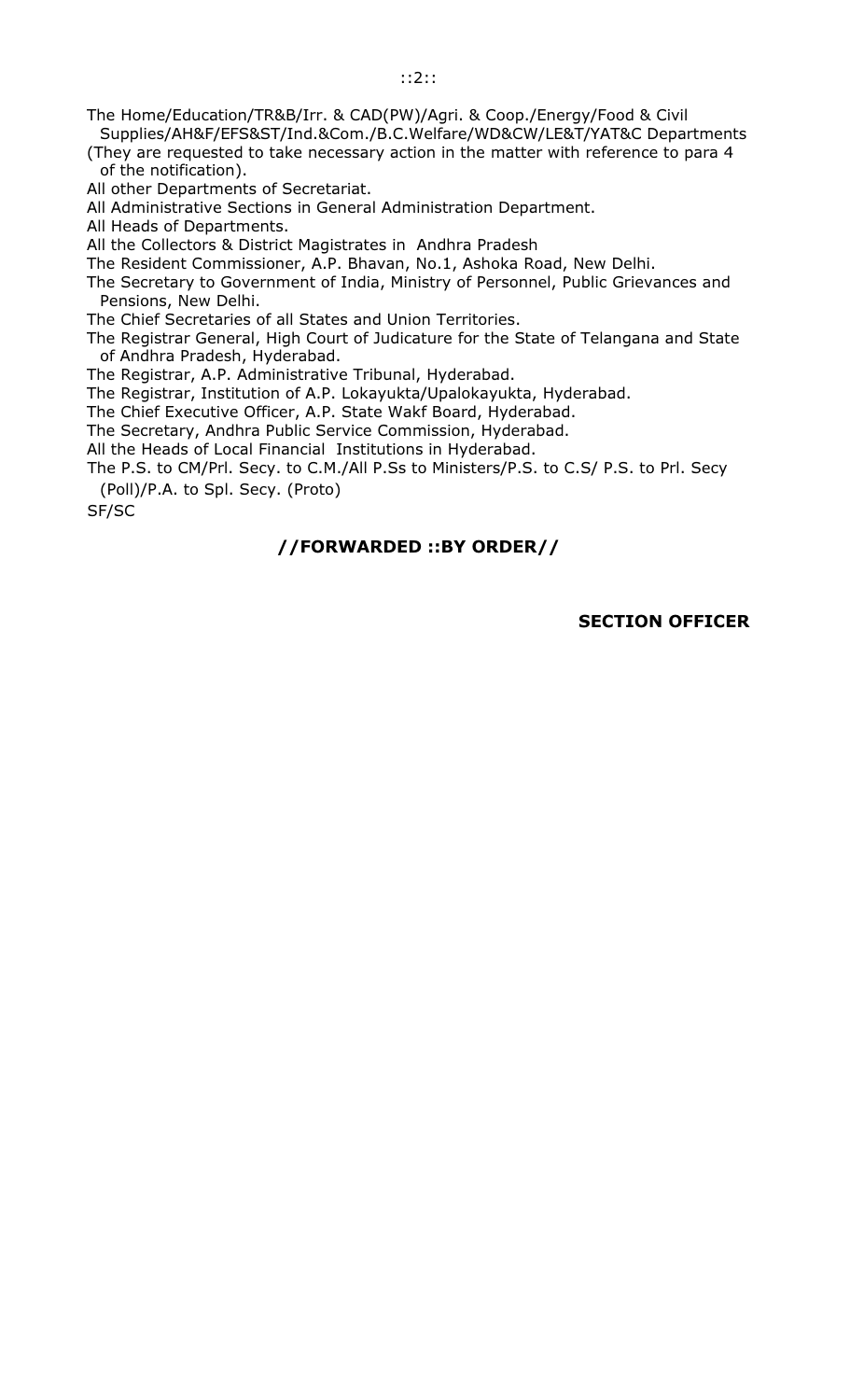# ANNEXURE -I (A)

## GENERAL HOLIDAYS

| S.No   | <b>OCCASION/FESTIVAL</b>                 | <b>DATE</b> | <b>DAY</b>           | <b>SAKA-ERA</b>                |
|--------|------------------------------------------|-------------|----------------------|--------------------------------|
| 1      | $\overline{2}$                           | 3           | 4                    | 5                              |
| 1.     | <b>BHOGI</b>                             | 14.01.2015  | <b>WEDNESDA</b><br>Y | <b>PAUSHA</b><br>$24 - 1936$   |
| 2.     | SANKRANTI/PONGAL                         | 15.01.2015  | <b>THURSDAY</b>      | <b>PAUSHA</b><br>$25 - 1936$   |
| 3.     | <b>REPUBLIC DAY</b>                      | 26.01.2015  | <b>MONDAY</b>        | <b>MAGHA</b><br>06 - 1936      |
| 4.     | <b>MAHA SHIVARATRI</b>                   | 17.02.2015  | <b>TUESDAY</b>       | <b>MAGHA</b><br>28-1936        |
| 5.     | <b>HOLI</b>                              | 05.03.2015  | <b>THURSDAY</b>      | <b>PHALGUNA</b><br>14-1936     |
| 6.     | <b>UGADI</b>                             | 21.03.2015  | <b>SATURDAY</b>      | <b>PHALGUNA</b><br>$30 - 1936$ |
| 7.     | <b>SRI RAMA NAVAMI</b>                   | 28.03.2015  | <b>SATURDAY</b>      | <b>CHAITRA</b><br>07 - 1937    |
| 8.     | <b>GOOD FRIDAY</b>                       | 03.04.2015  | <b>FRIDAY</b>        | <b>CHAITRA</b><br>$13 - 1937$  |
| 9.     | DR.B.R.AMBEDKAR'S<br><b>BIRTHDAY</b>     | 14.04.2015  | <b>TUESDAY</b>       | <b>CHAITRA</b><br>$24 - 1937$  |
| 10.    | RAMZAN (ID-UL-FITR)                      | 18.07.2015  | <b>SATURDAY</b>      | <b>ASHADHA</b><br>$26 - 1937$  |
| 11.    | <b>INDEPENDENCE DAY</b>                  | 15.08.2015  | <b>SATURDAY</b>      | <b>SRAVANA</b><br>$24 - 1937$  |
| 12.    | SRI KRISHNA ASTAMI                       | 05.09.2015  | <b>SATURDAY</b>      | <b>BHADRA</b><br>$14 - 1937$   |
| 13.    | <b>VINAYAKA CHAVITHI</b>                 | 17.09.2015  | <b>THURSDAY</b>      | <b>BHADRA</b><br>26-1937       |
| 14.    | BAKRID (ID-UL-AZHA)                      | 24.09.2015  | <b>THURSDAY</b>      | <b>ASVINA</b><br>$02 - 1937$   |
| 15.    | <b>GANDHI JAYANTHI</b>                   | 02.10.2015  | <b>FRIDAY</b>        | <b>ASVINA</b><br>$10 - 1937$   |
| 16.    | <b>DURGASTAMI</b>                        | 20.10.2015  | <b>TUESDAY</b>       | <b>ASVINA</b><br>28-1937       |
| 17.    | <b>VIJAYA DASAMI/</b><br><b>DUSSEHRA</b> | 22.10.2015  | <b>THURSDAY</b>      | <b>ASVINA</b><br>30-1937       |
| 18.    | <b>MOHARAM</b>                           | 24.10.2015  | <b>SATURDAY</b>      | KARTIKA<br>$02 - 1937$         |
| 19.    | DEEPAVALI                                | 11.11.2015  | <b>WEDNESDA</b><br>Y | KARTIKA<br>$20 - 1937$         |
| $*20.$ | EID MILADUN NABI                         | 24.12.2015  | <b>THURSDAY</b>      | <b>PAUSHA</b><br>$03 - 1937$   |
| 21.    | <b>CHRISTMAS</b>                         | 25.12.2015  | <b>FRIDAY</b>        | <b>PAUSHA</b><br>$04 - 1937$   |

# ANNEXURE - I (B)

# The following festivals occur on and Sunday during the year 2015.

| I EID MILADUN NABI                     | 04.01.2015 | <b>SUNDAY</b> | PAUSHA<br>14 – 1936           |
|----------------------------------------|------------|---------------|-------------------------------|
| BABU JAGJIVAN RAM'S<br><b>BIRTHDAY</b> | 05.04.2015 | <b>SUNDAY</b> | <b>CHAITRA</b><br>$15 - 1937$ |

 \* Eid – Miladin Nabi or id-E-Melad (Birth day of Prophat –Mohd. Falls twice in the year 2015